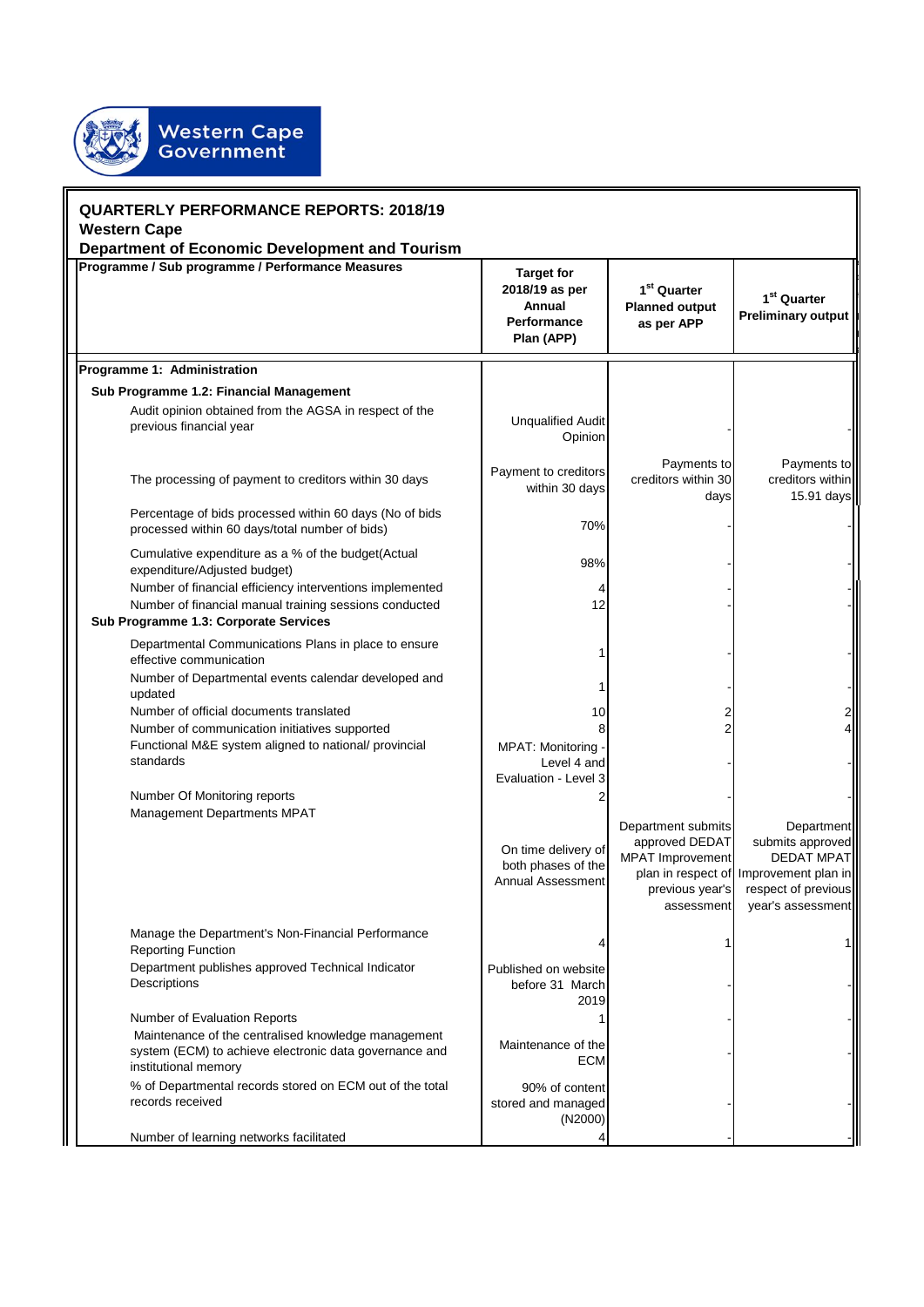| Programme / Sub programme / Performance Measures                                                                        | <b>Target for</b><br>2018/19 as per<br>Annual<br><b>Performance</b><br>Plan (APP) | $1st$ Quarter<br><b>Planned output</b><br>as per APP | 1 <sup>st</sup> Quarter<br><b>Preliminary output</b> |
|-------------------------------------------------------------------------------------------------------------------------|-----------------------------------------------------------------------------------|------------------------------------------------------|------------------------------------------------------|
| Programme 2: Integrated Economic Development Services                                                                   |                                                                                   |                                                      |                                                      |
| Sub Programme 2.1: Enterprise Development                                                                               |                                                                                   |                                                      |                                                      |
| Number of businesses expanded                                                                                           | 50                                                                                |                                                      |                                                      |
| Number of entrepreneurship promotion and business support<br>interventions                                              | 5                                                                                 |                                                      |                                                      |
| Sub Programme 2.2: Regional and Local Economic Development                                                              |                                                                                   |                                                      |                                                      |
| Number of Municipal business-facing services improved (in<br>terms of either time, complexity and/cost)                 | 6                                                                                 |                                                      |                                                      |
| Number of local government specific business processes                                                                  |                                                                                   |                                                      |                                                      |
| and/or legislation improvements developed and proposed to<br>the relevant stakeholder(s)                                | 55                                                                                |                                                      |                                                      |
| Sub Programme 2.4: Red Tape                                                                                             |                                                                                   |                                                      |                                                      |
| Monetary value of savings by, and benefits to, government and<br>business resulting from red tape reduction initiatives | R300m                                                                             |                                                      |                                                      |
| Closure rate of cases reffered for investigation                                                                        | 85%                                                                               |                                                      |                                                      |
| Number of Red Tape Reduction Initiatives supported                                                                      | 15                                                                                |                                                      |                                                      |
| Programme 3: Trade and Sector Development<br>Sub Programme 3.1: Trade and Investment Promotion                          |                                                                                   |                                                      |                                                      |
| Rand value of committed investments into the Province                                                                   | R1.10bn-R2.1bn                                                                    |                                                      |                                                      |
| Number of jobs facilitated from committed investments into the<br>Province                                              | 620 - 1300                                                                        |                                                      |                                                      |
| Estimnated rand value of business agreements signed (trade)                                                             | R200m-R500m                                                                       |                                                      |                                                      |
| Number of investment projects realised                                                                                  | 14                                                                                | 3                                                    |                                                      |
| Number of business agreements signed(including distributors<br>and funders)                                             | 25                                                                                |                                                      |                                                      |
| Sub Programme 3.2: Sector Development                                                                                   |                                                                                   |                                                      |                                                      |
| Estimated value of trade and investment fascilitated<br>Number of Khulisa initiatives supported                         | R500m                                                                             |                                                      |                                                      |
| Programme 4: Business Regulation and Governance                                                                         | 2                                                                                 |                                                      |                                                      |
| Sub Programme 4.1: Consumer Protection                                                                                  |                                                                                   |                                                      |                                                      |
| Number of strategic consumer NGO and other relevant                                                                     | 30                                                                                |                                                      |                                                      |
| partnerships established<br>Monetary value savings to consumers                                                         | R <sub>2m</sub>                                                                   |                                                      |                                                      |
| Number of consumer education programmes conducted                                                                       | 60                                                                                | 10                                                   | 18                                                   |
| Percentage of complaints handled / managed                                                                              | 100%                                                                              | 100%                                                 | 100%                                                 |
| Number of consumer education booklets and/or information<br>material distributed to citizens and business               | 10 000                                                                            | 2 500                                                | 2819                                                 |
| Number of financial literacy workshops conducted                                                                        | 100                                                                               | 15                                                   | 17                                                   |
| Number of SMME engagements conducted                                                                                    | 20                                                                                | З                                                    |                                                      |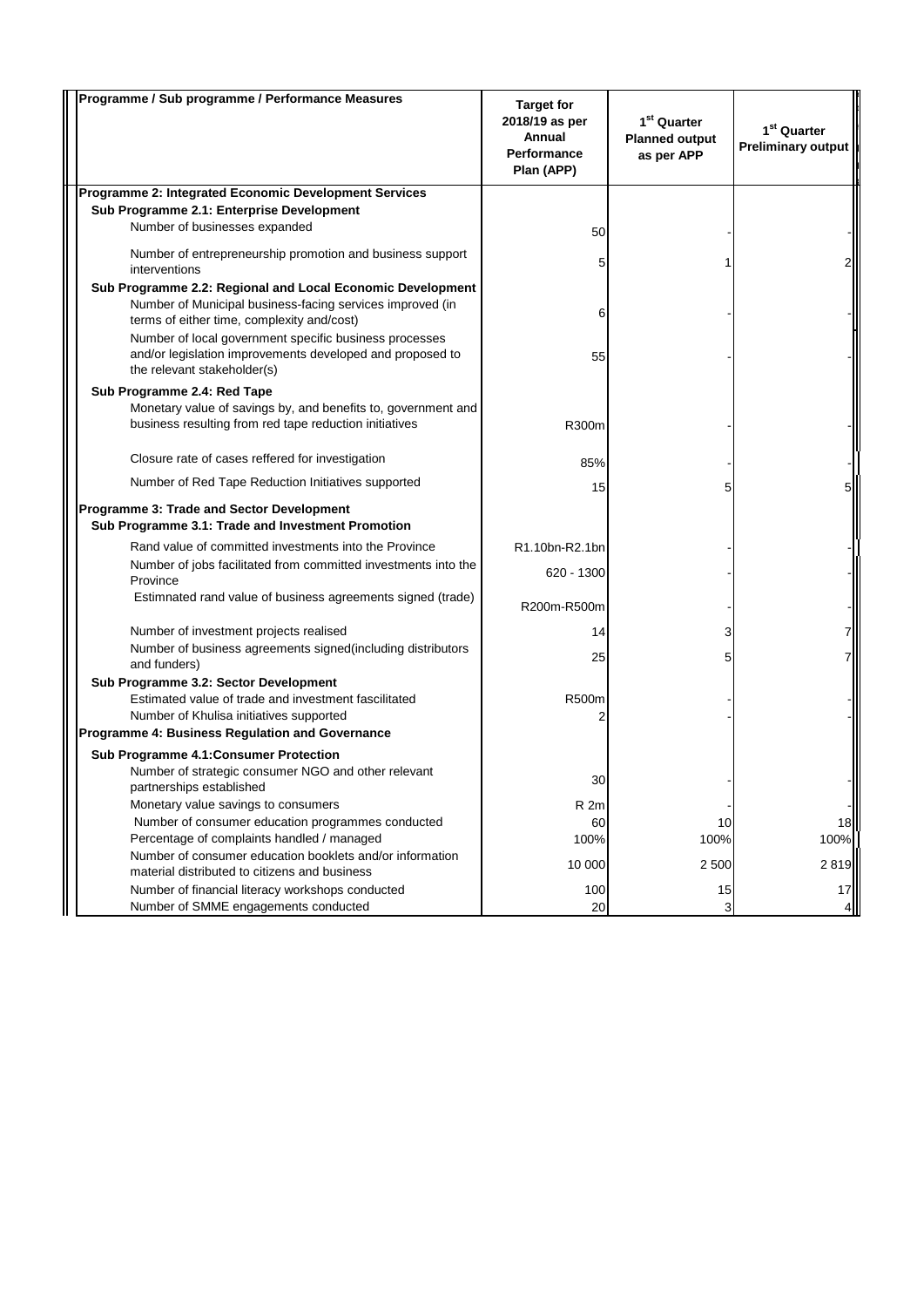| Programme / Sub programme / Performance Measures                                                                                            | <b>Target for</b><br>2018/19 as per<br>Annual<br><b>Performance</b><br>Plan (APP) | 1 <sup>st</sup> Quarter<br><b>Planned output</b><br>as per APP | 1 <sup>st</sup> Quarter<br><b>Preliminary output</b> |
|---------------------------------------------------------------------------------------------------------------------------------------------|-----------------------------------------------------------------------------------|----------------------------------------------------------------|------------------------------------------------------|
| Programme 5: Economic Planning                                                                                                              |                                                                                   |                                                                |                                                      |
| Sub Programme 5.1: Economic Policy and Planning                                                                                             |                                                                                   |                                                                |                                                      |
| Number of economic strategic or policies signed off<br>Number of strategies, policies or governance frameworks<br>reviewed and/or supported |                                                                                   |                                                                |                                                      |
| Sub Programme 5.2: Research and Development                                                                                                 |                                                                                   |                                                                |                                                      |
| Develop an economic research agenda                                                                                                         | An implemented<br>research agenda: 1                                              |                                                                |                                                      |
| Number of Economic research reports developed                                                                                               | 10                                                                                |                                                                |                                                      |
| Sub Programme 5.3: Knowledge Management                                                                                                     |                                                                                   |                                                                |                                                      |
| Reports on percentage improvement in partnering maturity'                                                                                   | 5                                                                                 |                                                                |                                                      |
| Number of joint plans/ projects between the Western Cape<br>Economic Development Partnership and its partners                               | 30                                                                                |                                                                |                                                      |
| 0 Sub Programme 5.5: Enabling Growth Infrastructure and Initiatives                                                                         |                                                                                   |                                                                |                                                      |
| Value of investment                                                                                                                         |                                                                                   |                                                                |                                                      |
| Number of infrastructure projects supported                                                                                                 |                                                                                   |                                                                |                                                      |
| Number of design and innovation project supported                                                                                           |                                                                                   |                                                                |                                                      |
| Sub Programme 5.6: Broadband for the Economy                                                                                                |                                                                                   |                                                                |                                                      |
| Value of investment                                                                                                                         |                                                                                   |                                                                |                                                      |
| Number of broadband projects supported                                                                                                      |                                                                                   |                                                                |                                                      |
| Sub Programme 5.7: Green Economy<br>Value of investment                                                                                     | R 550m                                                                            |                                                                |                                                      |
| Number of Green Economy projects supported                                                                                                  | 6                                                                                 |                                                                |                                                      |
| Programme 6: Tourism, Arts and Entertainment<br>Sub Programme 6.1: Tourism Planning                                                         |                                                                                   |                                                                |                                                      |